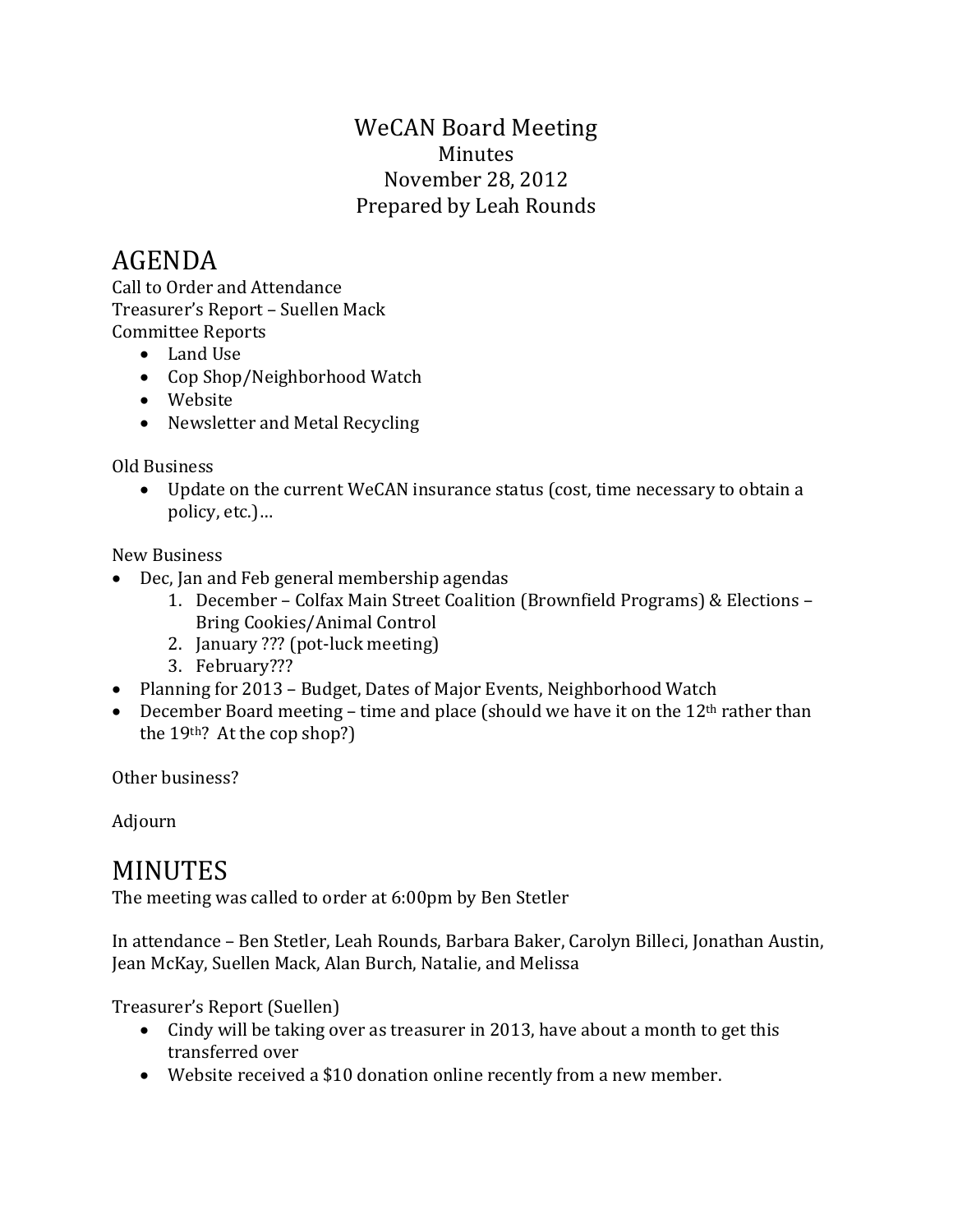Committee Reports

- Land Use (Jonathan)
	- o No meeting this month, no new news to share
	- o (Barb) Vacant car lot at Osceola and Colfax, it is next to a house. Possibility of pushing for new zoning on this residential property so it can be turned into a commercial property and not another car lot. Possibly contact the property owners of both lots, and also see if there are any developers interested in the lots. Dan of BID has talked to potential developers in the past. Sloan's Lake RNO does not support this deeper commercial zoning. Land Use committee will discuss this at their next meeting
- Cop Shop (Carolyn)
	- o Reached out to Regis and got a few more people interested in volunteering
	- o Computers are currently out so they can be reconfigured for Police Officer use. Two DPD Officers will begin holding Chop Shop hours on Monday and Friday.
	- o Susan Shepherd's office will hold its office hours at the Cop Shop starting in January. They will remain the 3rd Thursday of the month, and this may be coordinated with DPD roll calls some months.
	- o Checking with Bill Baker to have Santa at the Cop Shop in the next few weeks
	- o There will be a presentation to CCH residents as to what the Cop Shop is and what it does
	- o Orientation and training of volunteers will be ongoing as the volunteer base expands, there are currently no specific trainings coming up.
- Newsletter
	- o Michael Mack will be helping Bill out with the lifting for the recycling program. Alan currently has 3-4 truck-loads to be picked up

### Old Business

• Insurance discussion tabled until next board meeting

### New Business

- Future planning for future general membership meetings
	- o December In addition to what has already been planned, DPD will be presenting on animal control. Recently there have been concerns/reports of a neighbor catching cats and releasing them improperly. Officer Montoya will be at Dec meeting with Animal Control to discuss rules on animal control. Rocky Mountain Alley Cat association is very helpful in these situations. Melissa will also look into the Ferrell Cat Association.
	- o January (Natalie) Presenting on the free tree program, "Denver Digs Trees". Also bringing information on the community garden. Having a "WeCAN Digs Trees" day following this general meeting, possibly January 27. Canvassing the neighborhood to talk to neighbors about the program, getting them signed-up for a free tree, how to get help with planting, reminding them to water the trees, also handing out seeds or bulbs, getting WeCAN membership cards filled out. Possibility of having this be the annual January meeting. Talk with John Turner Grey to see if the Denver Post would like to come out for a story